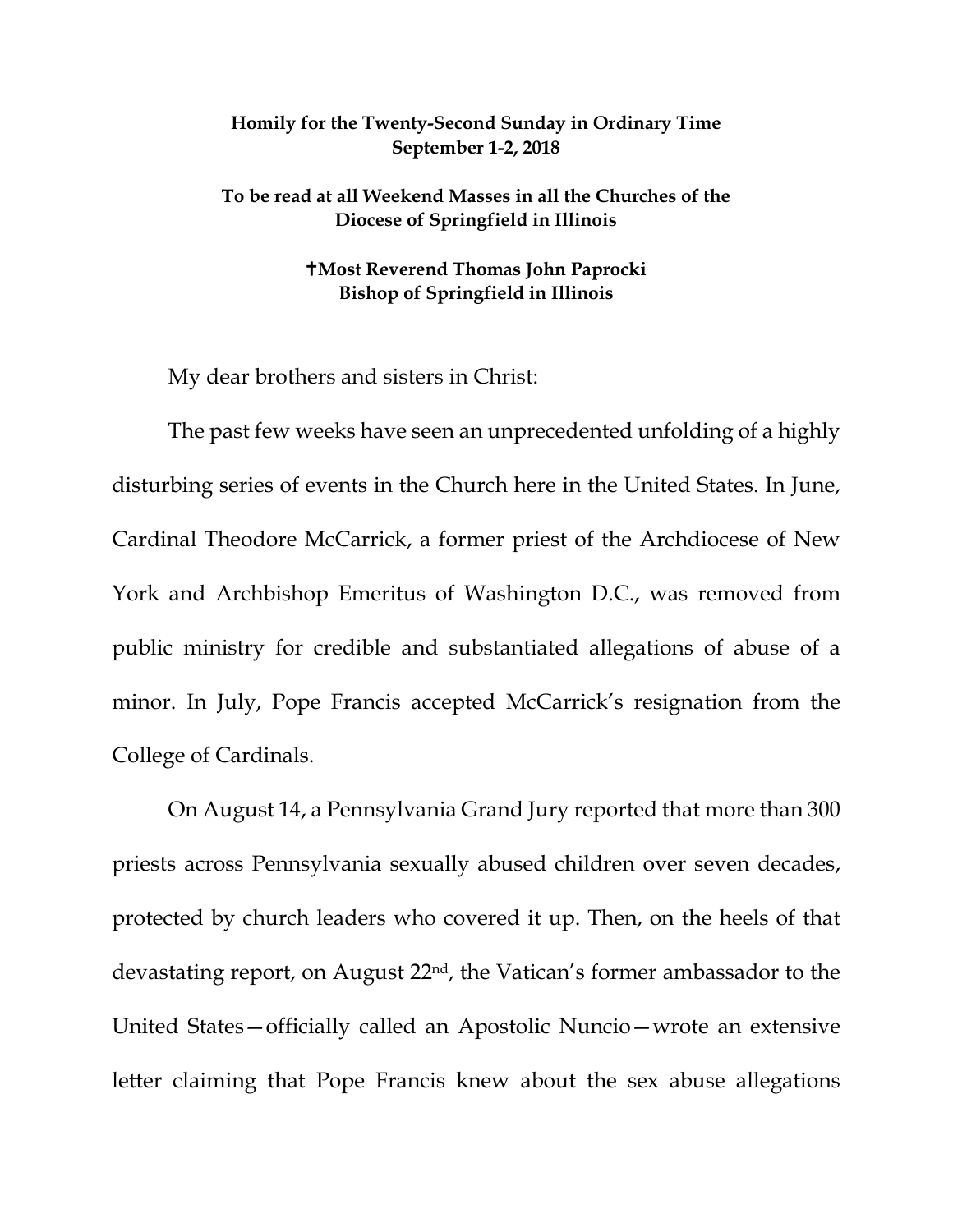against former Cardinal McCarrick for years, but chose to cover up the charges.

The reaction to hearing this convergence of distressing reports has been very understandable anger and even outrage on the part of many people—including myself. While I felt compelled to respond immediately to the news, since that time, I have only experienced increasing anger, disgust, and a desire to act.

The words from Jesus in the Gospel of Mark about the evils that come from the violation of the natural law are critical to keep in mind as we reflect on the recent revelations of what can only be described as horrifying abuse and neglect of authority among some priests and bishops of the Church in our own country. We may notice that all the things Jesus lists are the subjects of the Ten Commandments: "From within people, from their hearts, come evil thoughts, unchastity, theft, murder, adultery, greed, malice, deceit, licentiousness, envy, blasphemy, arrogance, folly. All these evils come from within and they defile."

As Saint Thomas Aquinas tells us, the original and proper use of law is to help people to live virtuously. It is to encourage their basic goodness, and to help them live together in harmony. The basis of all Gospel teaching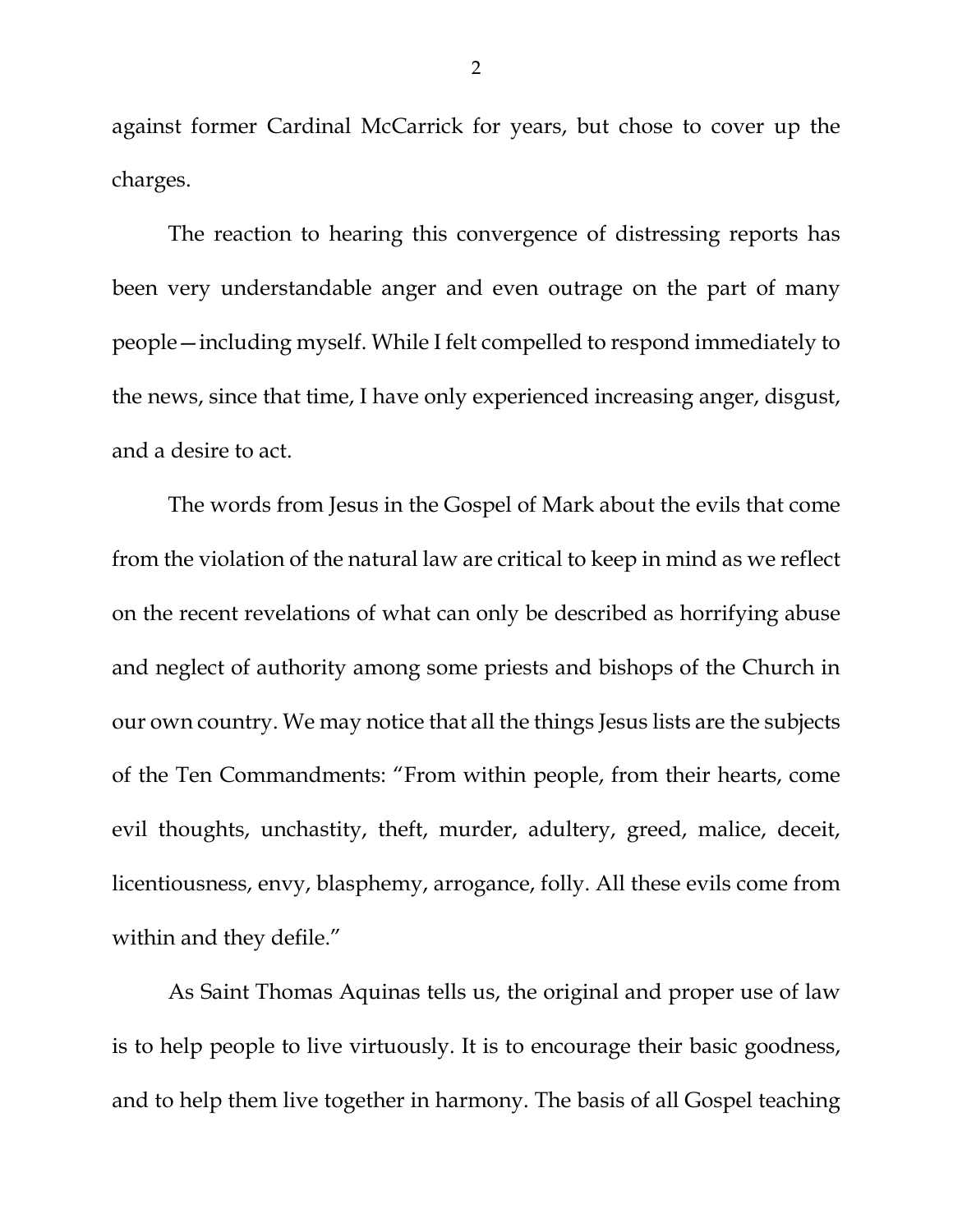about law is that there is the eternal law of God, and the natural law within humans, which shares in the eternal. The summary of the natural law for us is the Ten Commandments. These are not arbitrary rules imposed upon us by a stern God. They are reminders of the best part and highest aspirations of the natural human law that lives within all of us. Given that we are fallen creatures, we sometimes forget how to live in harmony with each other and with God. The Ten Commandments remind us of how to do this. Unfortunately, too many people have forgotten or ignored these basic precepts.

In light of this current distressing situation, I have called for a response that must include several components, namely, public prayers of repentance and acts of atonement, new measures for review of bishops' handling of cases and a reaffirmation of my own commitment to a zero-tolerance policy in our diocese, and a call for spiritual renewal at all levels of the Church. I would like to share additional detail and perspective on each of these three components of response — especially the first.

With regard to public prayers and acts of atonement, I am personally committing myself to a period of prayer and fasting in reparation and atonement as a way of confronting this crisis in our Church on spiritual

3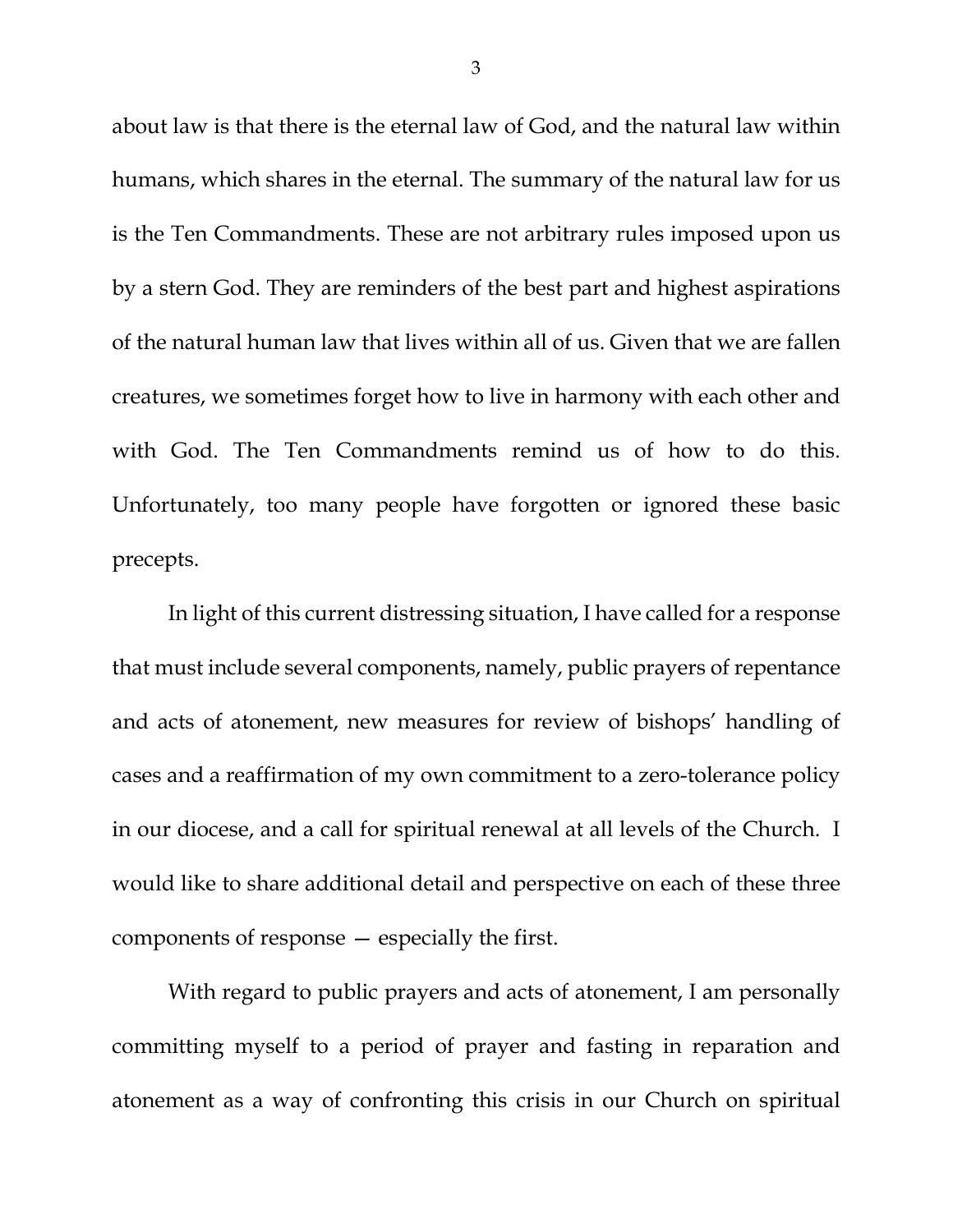grounds. Specifically, I am abstaining from all meat and alcohol (except the sacramental wine used at Mass) for forty days, which I began on August 28, the Feast of Saint Augustine, and will continue until October 7, the Feast of Our Lady of the Rosary. During those weeks, I will also fast between meals on Fridays. On October 7, I plan to run a marathon in Long Beach, California, with the LIFE Runners, a pro-life running group. There is a lot of pain involved in training and in the actual running of a marathon. In the past, I have offered up that pain for various intentions. This year I am offering the pain of my marathon training and running in repentance for the sins of all clergy—bishops, priests and deacons. I will also include this intention in the many rosaries that I will pray in the course of my running.

Further, at 7:00 PM on Monday, October 1, the Feast Day of Saint Thérèse of the Child Jesus — known as the "Little Flower" — I will lead a liturgical service of "Repentance and Prayer for those Harmed in the Church" at our Cathedral of the Immaculate Conception in Springfield. Each of our Deans will conduct this liturgical service of "Repentance and Prayer for those Harmed in the Church" at the same time at a location to be designated in each of our deaneries. As sins of sexual depravity and complicity in their cover-up have deeply infected and wounded the Church,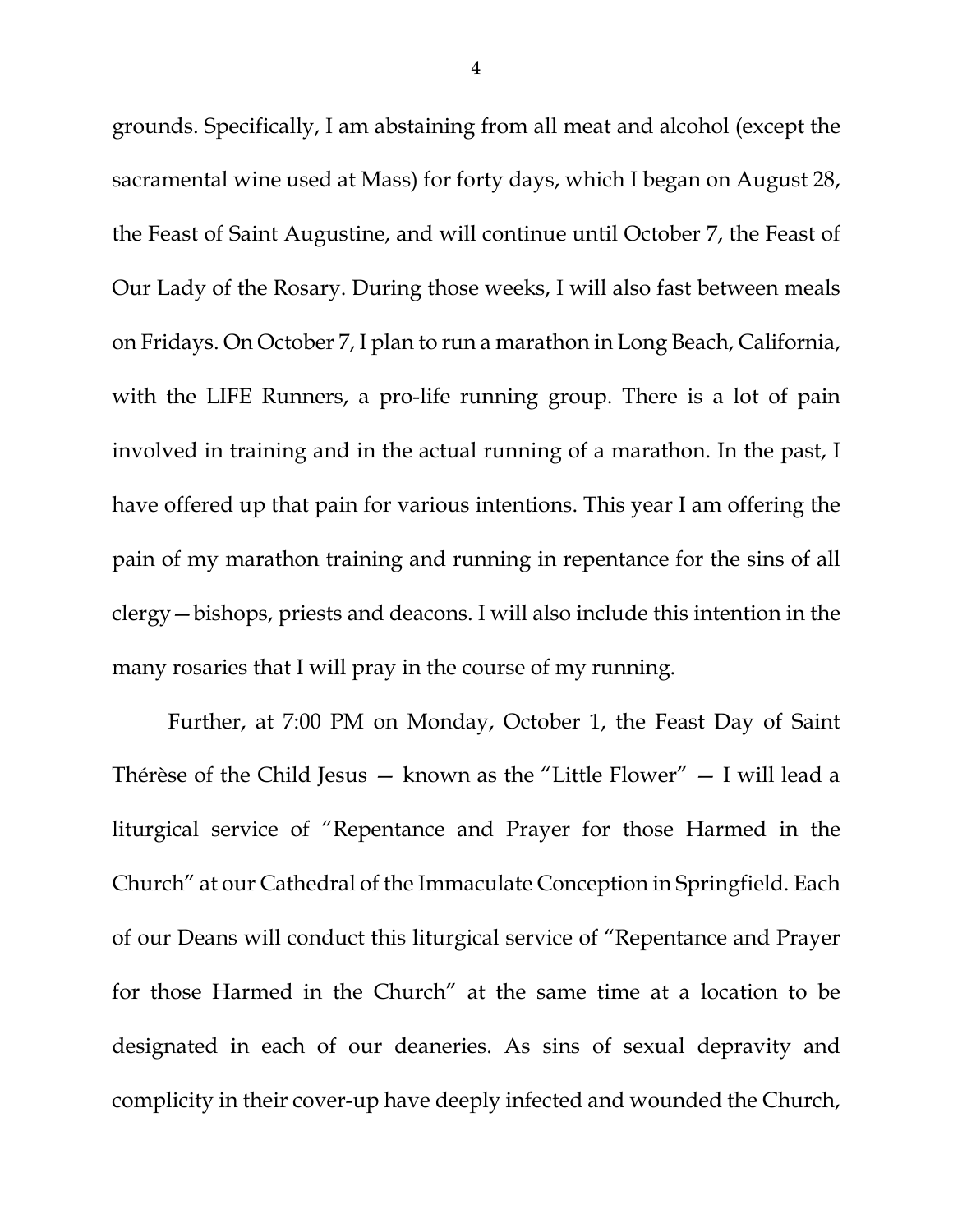it is crucial that we pray for these evils to be eradicated from the whole Church.

Our priests will also gather for a liturgical service of "Repentance and Prayer for those Harmed in the Church" at the beginning of our upcoming Convocation of Priests on Monday evening, September 17, at 7:00 PM at Mother of Perpetual Help Church in Maryville, Illinois.

As I have previously said, we bishops of the United States must offer public prayers of repentance and acts of atonement for the sins of all bishops, priests and deacons. Having spoken with Cardinal Daniel DiNardo, President of the United States Conference of Catholic Bishops (USCCB), it is my understanding that we will have prayers of repentance and acts of atonement at our next meeting in November in Baltimore.

I humbly invite all of you to join me in the holy battle for purification of our Church throughout the world and here at home by participating in prayers of repentance, by fasting, and by coming to the prayer service on October 1 at 7:00 PM at the Cathedral or at the location in your deanery. The nature of the battle at hand can be seen in these well-known verses in Genesis: "Then the Lord said to Cain, 'Where is Abel your brother?' He said, 'I do not know; am I my brother's keeper?' And the Lord said, 'What have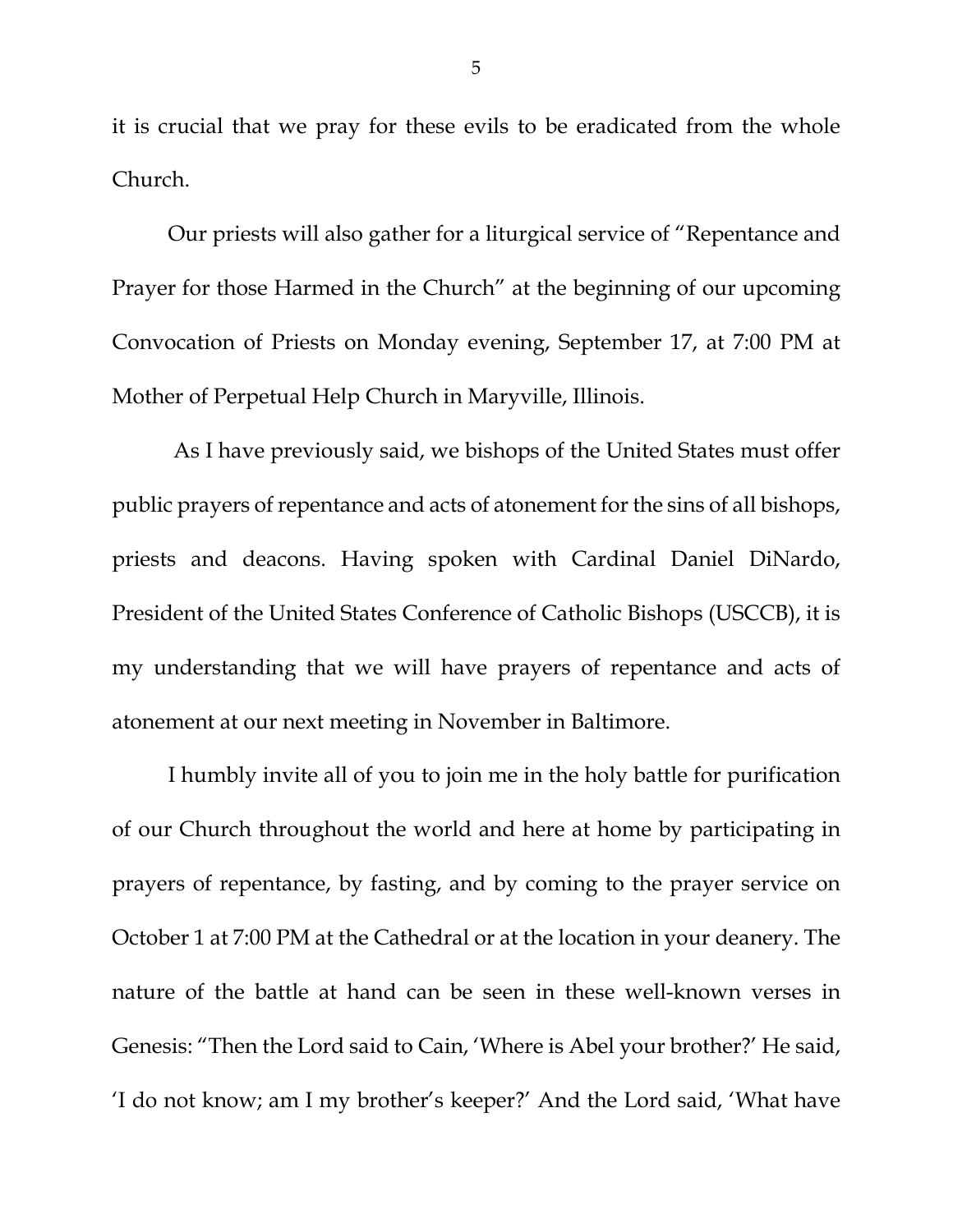you done? The voice of your brother's blood is crying out to me from the ground'" (Gen 4: 9-10). There is no such thing as private sin. The horrible sins that we have all endured learning about — and the souls of those damaged by them — hurt us all in the mystical body of Christ. In the same way, the prayers and sacrifices of the faithful are effective in bringing about spiritual healing to the whole Body of Christ.

In addition to public prayers of repentance and acts of atonement, I reiterate my increased resolve and continued commitment to a zerotolerance policy in this Diocese, and all the practical steps outlined in my statement of August 19. I pledge our diocese's full cooperation with law enforcement officials to make every available effort to protect our people. We will review the firm commitments we have made and the concrete steps we have taken to protect against clergy misconduct in our diocese. We are also willing to consider any additional actions that would be helpful in making our safe environment program more effective.

Finally, and perhaps most importantly, I have called for a profound spiritual renewal at all levels of the Church. When I say all levels, I include not only bishops, priests and deacons, but also the highest level of the hierarchy, the Pope. In his August 20th letter to the People of God, Pope

6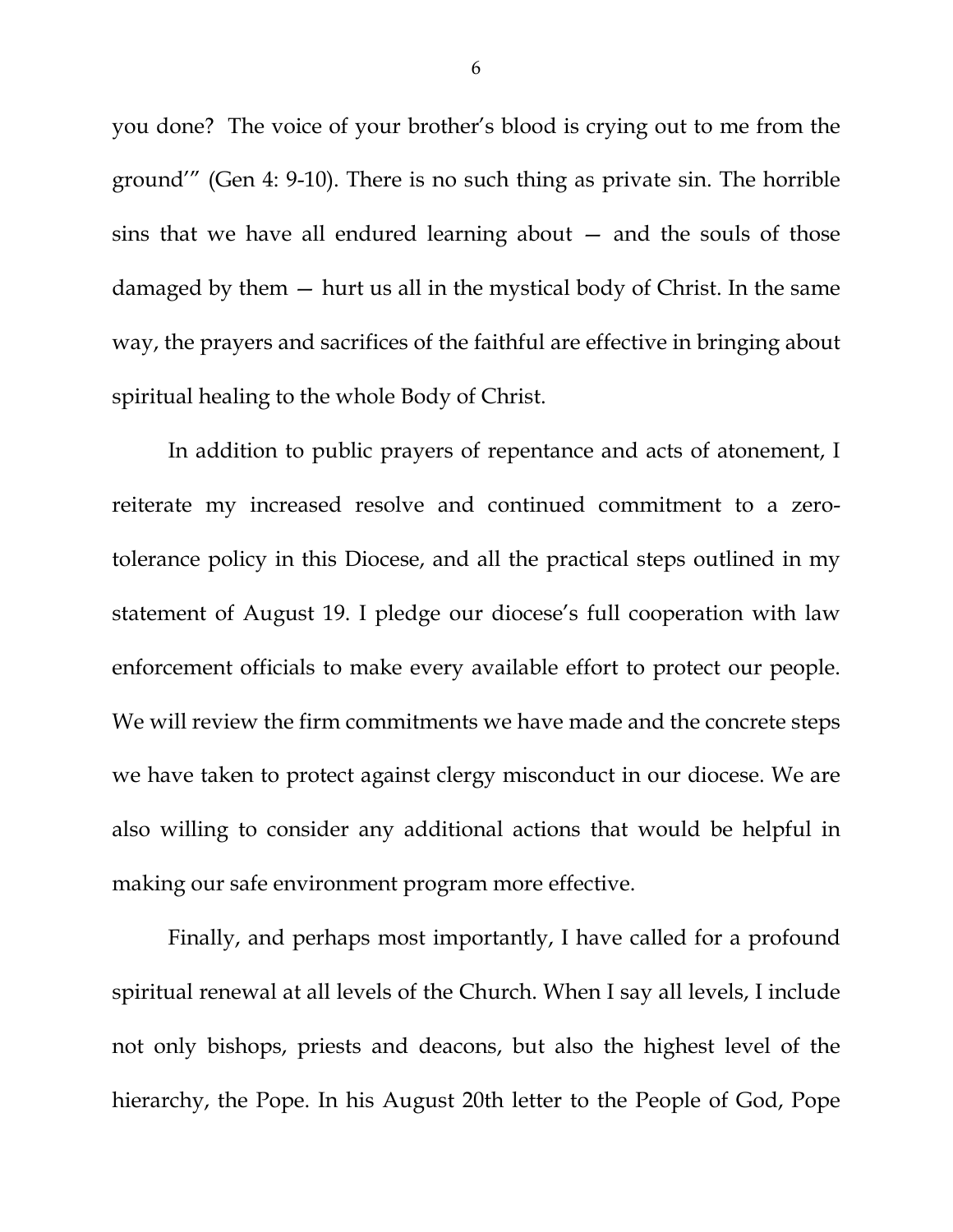Francis writes, "With shame and repentance, we acknowledge as an ecclesial community that we were not where we should have been, that we did not act in a timely manner, realizing the magnitude and the gravity of the damage done to so many lives. We showed no care for the little ones; we abandoned them." I presume that he includes himself among the "we" to whom he refers. Indeed, in a letter this past April 11 to the bishops of Chile, Pope Francis asked forgiveness for his "serious errors of assessment and perception." In a meeting with abuse survivors in Chile this past May, Pope Francis said, "I was part of the problem, I caused this and I'm sorry."

Now, with reference to the situation in our own country, the former Apostolic Nuncio to the United States, Archbishop Carlo Maria Viganò, has revealed a set of facts and circumstances that are deeply troubling as they relate to the awareness, actions, and inactions at the very highest levels of the Church. Archbishop Viganò has provided his written testimony stating that Pope Francis "must honestly state when he first learned about the crimes committed by McCarrick, who abused his authority with seminarians and priests. In any case, the Pope learned about it from me on June 23, 2013 and continued to cover for him." When asked about this aboard the papal plane on his return flight from Ireland on August 26, Pope Francis said,

7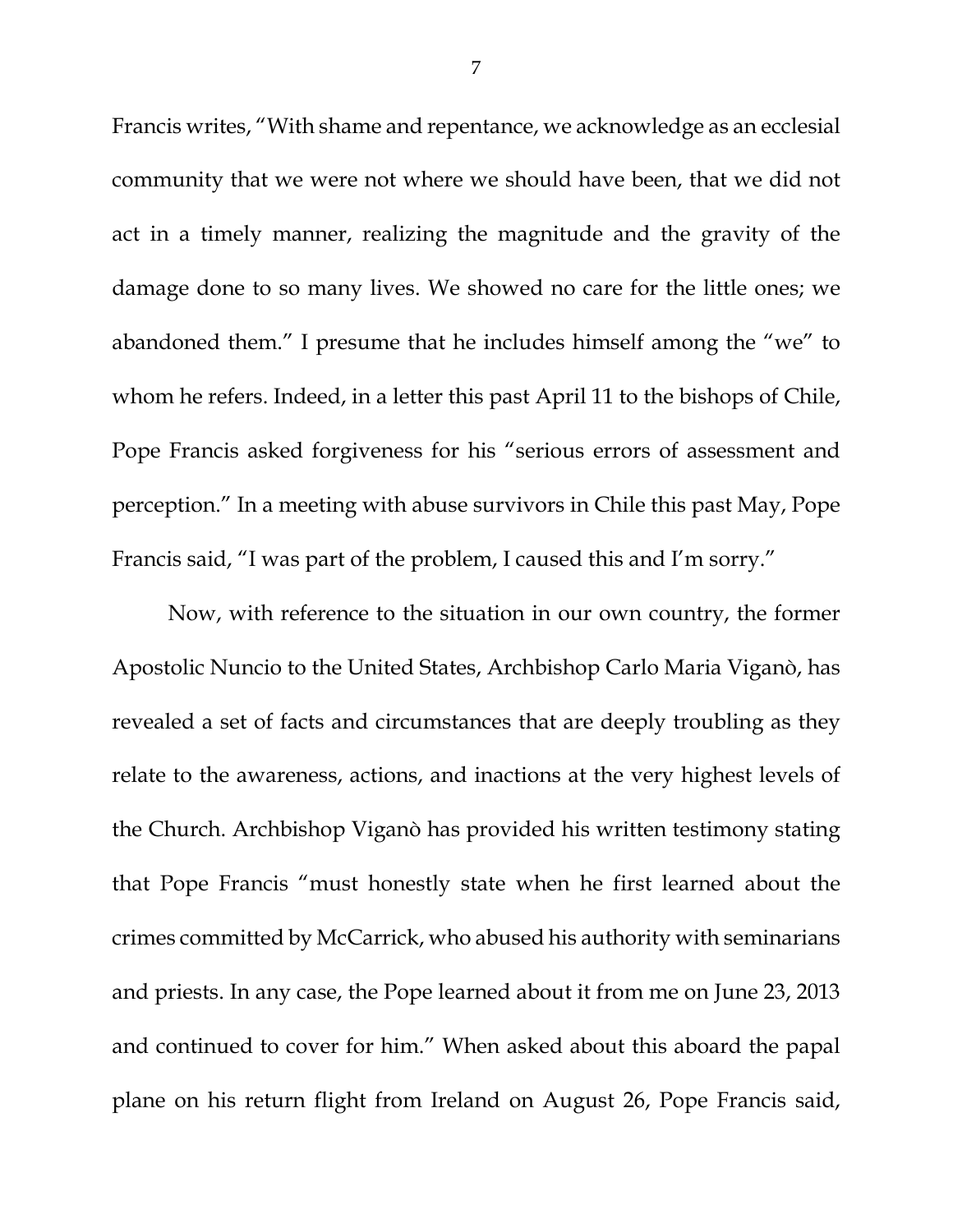"Read the statement carefully and make your own judgment. I will not say a single word on this." Frankly, but with all due respect, that response is not adequate. Given the gravity of the content and implications of the former Nuncio's statement, it is important for all the facts of this situation to be fully reviewed, vetted, and carefully considered. Toward that end, Pope Francis, Vatican officials and the current Apostolic Nuncio should make public the pertinent files indicating who knew what and when about Archbishop (formerly Cardinal) McCarrick and provide the accountability that the Holy Father has promised.

Over the past few days I have given several media interviews to reporters inquiring about these matters. I have pledged to share as much information as possible and work for solutions to rectify the situation.

One reporter asked what I would say to people whose faith in the institution of the Church has been shaken by these scandals. I answered by saying that, ultimately, we are not called to put our faith in an institution; we are called to put our faith in Jesus Christ. Our Lord gave us the Church as a means to help us to get to heaven, but the Church is not an end in itself. Our Lord also gave us bishops, priests and deacons to help the Christian